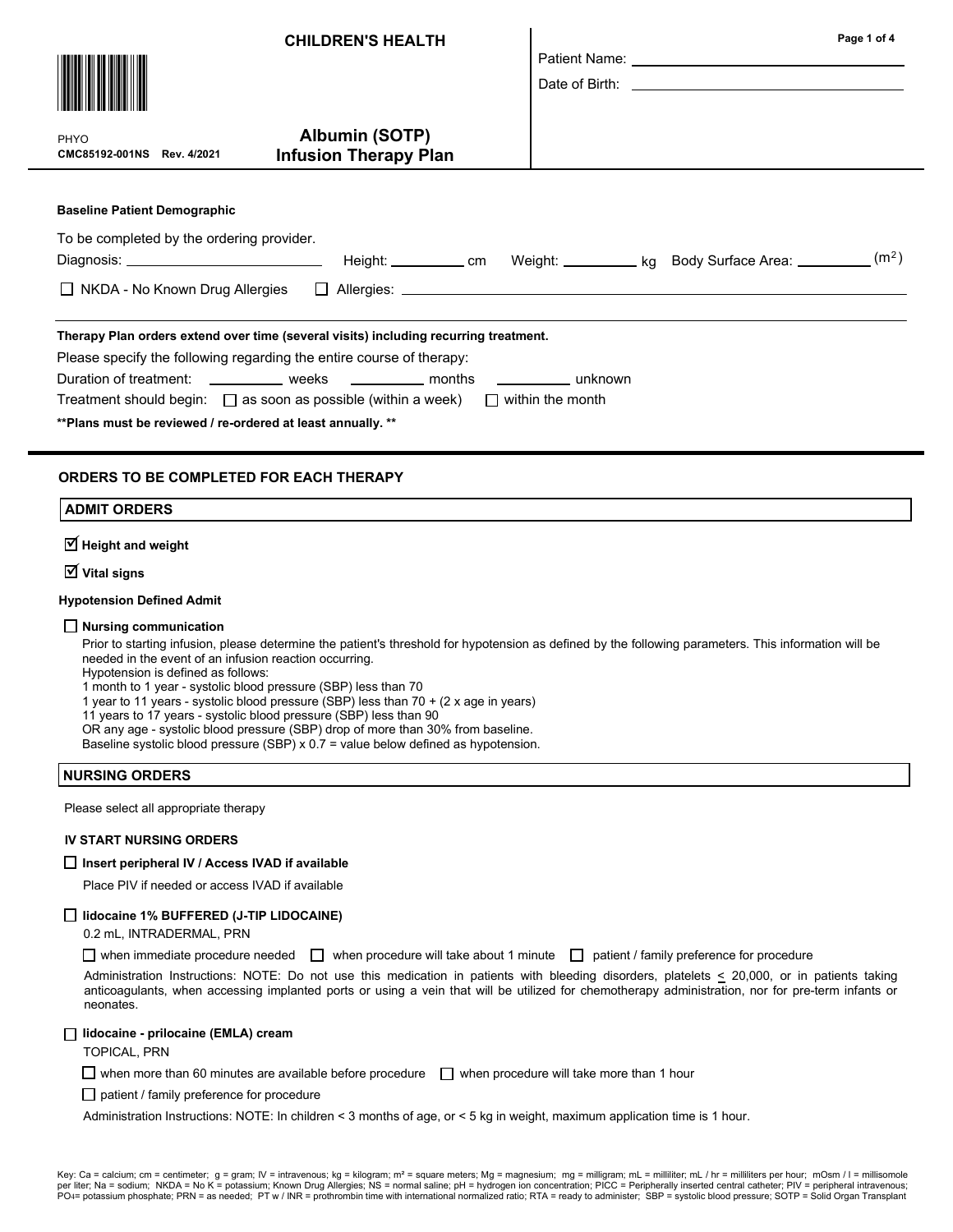# CHILDREN'S HEALTH



CMC85192-001NS Rev. 4/2021 PHYO

# Albumin (SOTP) Infusion Therapy Plan

Date of Birth:

# NURSING ORDERS, CONTINUED

Please select all appropriate therapy

### lidocaine - tetracaine (SYNERA) patch

TOPICAL, PRN

 $\Box$  when 20 - 30 minutes are available before procedure  $\Box$  when procedure will take more than 1 hour

 $\Box$  when anticipated pain is less than 5 mm from skin surface  $\Box$  patient / family preference for procedure

## $\Box$  lidocaine with transparent dressing 4% kit

TOPICAL, PRN

when 20 - 30 minutes are available before procedure  $\Box$  when procedure will take more than 1 hour

 $\Box$  patient / family preference for procedure

 $\Box$ Heparin flush

#### heparin flush

10 - 50 units, INTRAVENOUS, PRN, IV line flush. Per protocol, heparin should not be used to flush peripheral IVs. This heparin flush should be used with all central lines including IVADs, with the exception of de-accessing the IVAD.

#### heparin flush

100 - 300 units, INTRAVENOUS, PRN, IV line flush. Per protocol, heparin should not be used to flush peripheral IVs. For use only when de-accessing IVADs.

### Sodium chloride flush

### Sodium chloride flush 0.9% injection

1 - 20 mL, INTRAVENOUS, PRN, IV line flush

#### Sodium chloride - preserative free 0.9% injection

1 - 30 mL, INTRAVENOUS, PRN, IV line flush

# PRE-PROCEDURE LABS

| <b>Basic Metabolic Panel</b><br>Unit collect      | <b>INTERVAL:</b> Every visit |
|---------------------------------------------------|------------------------------|
| <b>Magnesium</b><br>Unit collect                  | <b>INTERVAL: Every visit</b> |
| <b>Phosphorus</b><br>Unit collect                 | <b>INTERVAL: Every visit</b> |
| <b>Hepatic Function Panel</b><br>Unit collect     | <b>INTERVAL: Every visit</b> |
| <b>Gamma Glutamyl Transferase</b><br>Unit collect | <b>INTERVAL: Every visit</b> |
| PT W / INR<br>Unit collect                        | <b>INTERVAL: Every visit</b> |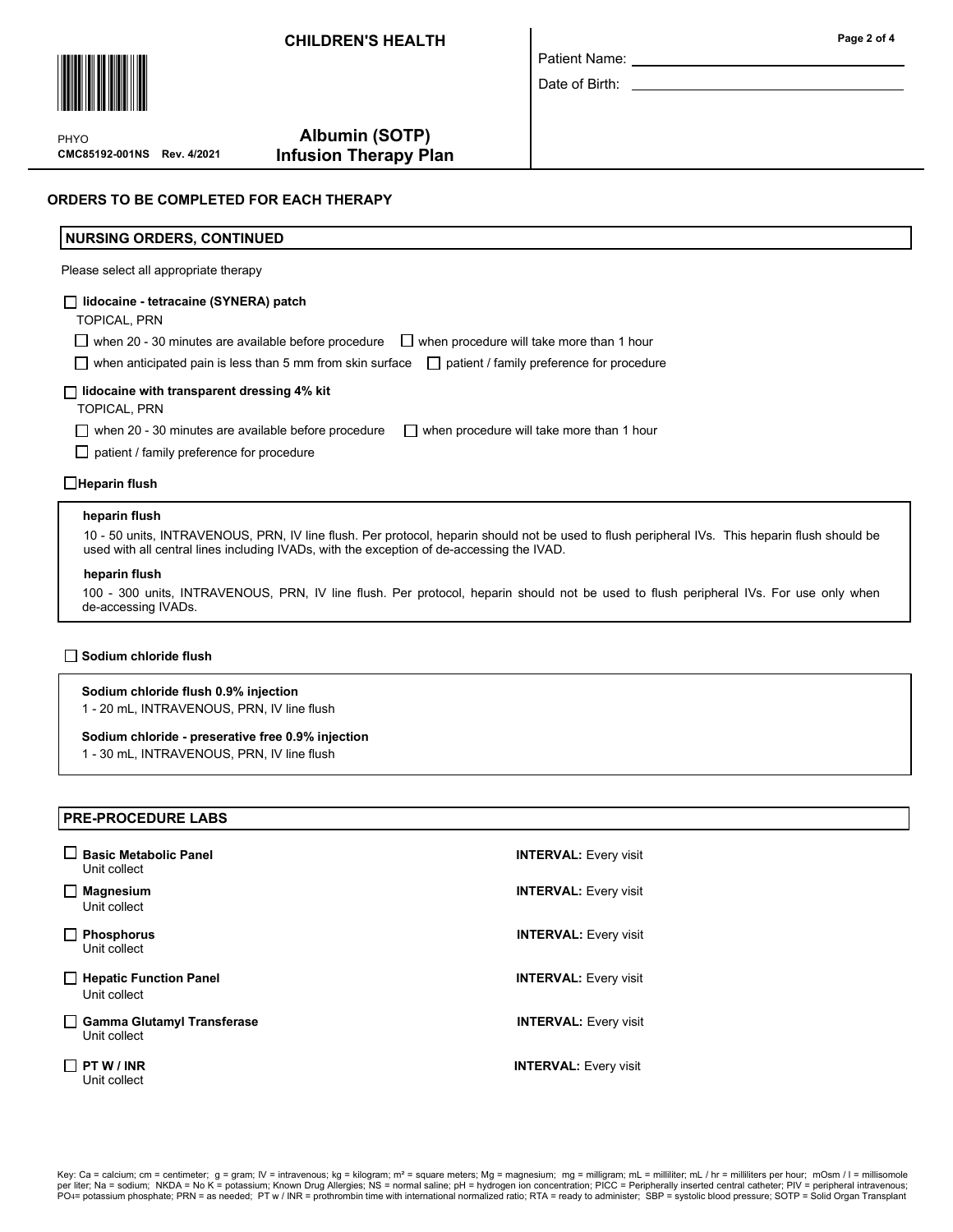# CHILDREN'S HEALTH



CMC85192-001NS Rev. 4/2021 PHYO

# Albumin (SOTP) Infusion Therapy Plan

| Patient Name: |  |
|---------------|--|

Date of Birth:

# ORDERS TO BE COMPLETED FOR EACH THERAPY

| <b>INTRA-PROCEDURE</b>                                                                                                                                                                                                                                                                                                                                                               |                                |
|--------------------------------------------------------------------------------------------------------------------------------------------------------------------------------------------------------------------------------------------------------------------------------------------------------------------------------------------------------------------------------------|--------------------------------|
| $\sqrt{ }$ Physician communication order<br>Recommended albumin dose = 1 g / kg maximum 25 g, but may give up to 50 g if needed). Please enter the dose of albumin in "g" to facilitate<br>prior authorization requirements.<br>Recommended furosemide dose = 0.5 mg / kg - 2 mg / kg                                                                                                |                                |
| $\overrightarrow{v}$ Nursing Communication<br>** Administer albumin over 2 - 4 hours**                                                                                                                                                                                                                                                                                               |                                |
| $\sqrt{ }$ Albumin 25 % injection<br>Intravenous ONCE, for 1 dose. Administer over 2 - 4 hours.<br>Dose: $\qquad \qquad \qquad$                                                                                                                                                                                                                                                      | <b>INTERVAL: 1 time a week</b> |
| $\overrightarrow{M}$ furosemide RTA infusion<br>For 1 dose Ready to administer by slow IV push. Food alert: Increases Na, K, Ca, Mg and PO4 losses<br>Dose: the contract of the contract of the contract of the contract of the contract of the contract of the contract of the contract of the contract of the contract of the contract of the contract of the contract of the cont | <b>INTERVAL:</b> 1 time a week |
| $\sqrt{ }$ Therapy Appointment Request<br>Please select department for the therapy appointment request:                                                                                                                                                                                                                                                                              |                                |
| Expires in 365 days                                                                                                                                                                                                                                                                                                                                                                  |                                |
| □ Dallas Special Procedures □ Plano Infusion Center □ Dallas Allergy □ Dallas Transplant □ Dallas Neurology                                                                                                                                                                                                                                                                          |                                |
| <b>EMERGENCY MEDICATIONS</b>                                                                                                                                                                                                                                                                                                                                                         |                                |

# $\overline{\trianglelefteq}$  Nursing communication

- 1. Hives or cutaneous reaction only no other system involvement PATIENT IS HAVING A DRUG REACTION:
	- a. Stop the infusion
	- b. Give diphenhydramine as ordered
	- c. Check heart rate, respiratory rate and blood pressure every 5 minutes until further orders from provider.
	- d. Connect patient to monitor (cardiac / apnea, blood pressure and oxygen saturation) if not already on one
	- e. Notify provider for further orders
- 2. Hives or cutaneous reaction plus one other system, i.e. abdominal cramping, vomiting, hypotension, altered mental status, respiratory distress, mouth / tongue swelling

### PATIENT IS HAVING ANAPHYLAXIS:

- a. Stop the infusion
- b. Call code do not wait to give epinephrine
- c. Give epinephrine as ordered
- d. Notify provider
- e. Check heart rate, respiratory rate and blood pressure every 5 minutes until the code team arrives.
- f. Connect patient to monitor (cardiac / apnea, blood pressure and oxygen saturation), if not already on one.
- Give diphenhydramine once as needed for hives g.
- h. May repeat epinephrine every 5 minutes x 2 doses for persistent hypotension and respiratory distress with desaturation until code team arrives.
- May give albuterol as ordered for wheezing with oxygen saturation stable while waiting for code team, continue to monitor oxygen i. saturation.

#### Hypotension is Defined as Follows:

- 1 month to 1 year systolic blood pressure (SBP) less than 70
- 1 year to 11 years systolic blood pressure (SBP) less than 70 + (2 x age in years)
- 11 years to 17 years systolic blood pressure (SBP) less than 90
- OR any age systolic blood pressure (SBP) drop more than 30% from baseline.
- Baseline systolic blood pressure (SBP) x 0.7 = value below defined as hypotension.